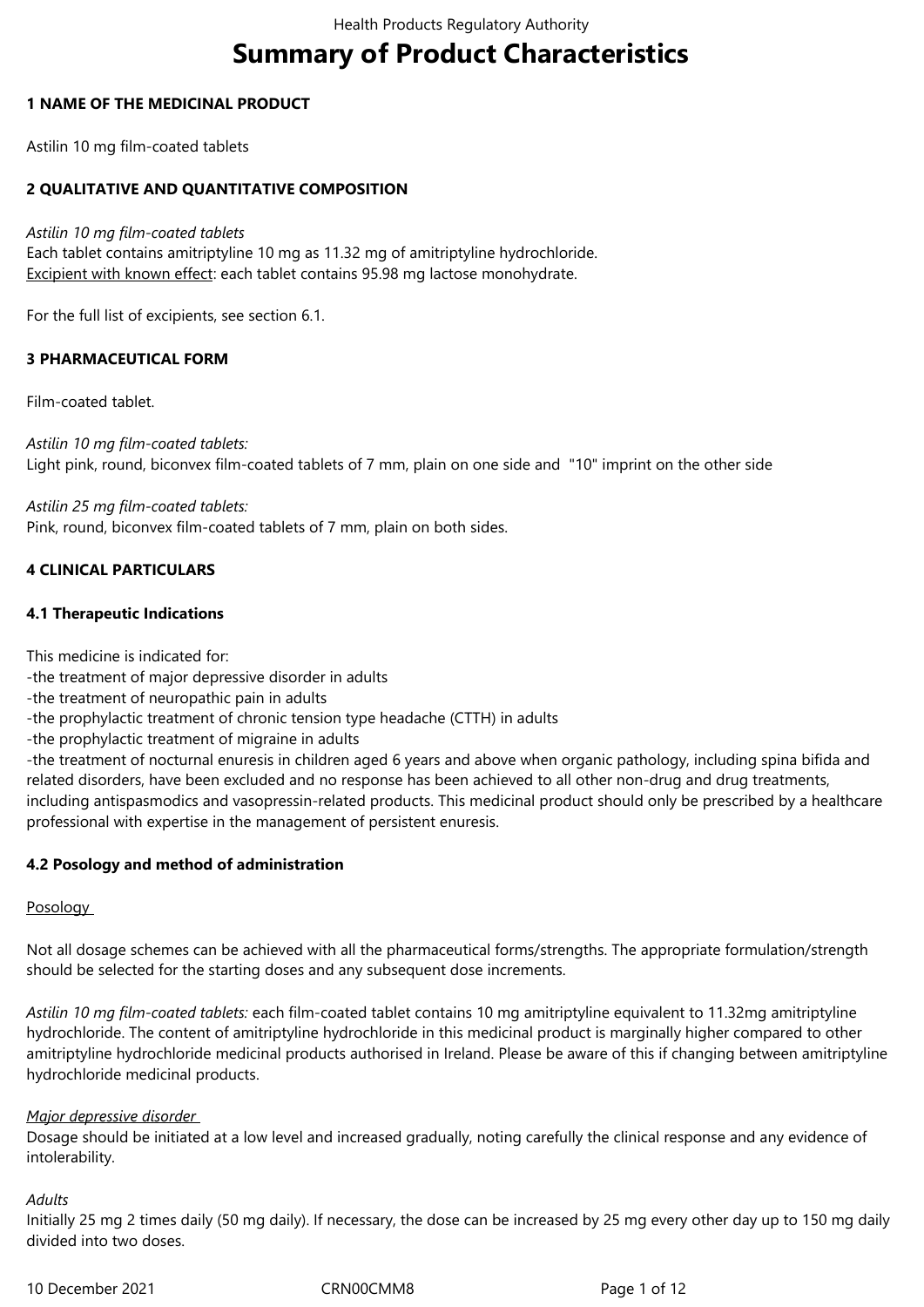The maintenance dose is the lowest effective dose.

*Elderly patients over 65 years of age and patients with cardiovascular disease*  Initially 10 mg – 25 mg daily.

The daily dose may be increased up to 100 mg – 150 mg divided into two doses, depending on individual patient response and tolerability.

Doses above 100 mg should be used with caution.

The maintenance dose is the lowest effective dose.

## *Paediatric population*

Astilin should not be used in children and adolescents aged less than 18 years, as safety and efficacy have not been established (see section 4.4).

## *Duration of treatment*

The antidepressant effect usually sets in after 2 - 4 weeks. Treatment with antidepressants is symptomatic and must therefore be continued for an appropriate length of time usually up to 6 months after recovery in order to prevent relapse.

## *Neuropathic pain, prophylactic treatment of chronic tension type headache and prophylactic treatment of migraine prophylaxis*

Patients should be individually titrated to the dose that provides adequate analgesia with tolerable adverse drug reactions. Generally, the lowest effective dose should be used for the shortest duration required to treat the symptoms.

## *Adults*

Recommended doses are 25 mg - 75 mg daily in the evening. Doses above 100 mg should be used with caution.

The initial dose should be 10 mg - 25 mg in the evening. Doses can be increased with 10 mg - 25 mg every  $3 - 7$  days as tolerated.

The dose can be taken once daily, or be divided into two doses. A single dose above 75 mg is not recommended.

The analgesic effect is normally seen after 2 - 4 weeks of dosing.

*Elderly patients over 65 years of age and patients with cardiovascular disease* 

A starting dose of 10 mg - 25 mg in the evening is recommended. Doses above 75 mg should be used with caution.

It is generally recommended to initiate treatment in the lower dose range as recommended for adult. The dose may be increased depending on individual patient response and tolerability.

## *Paediatric population*

Astilin should not be used in children and adolescents aged less than 18 years, as safety and efficacy have not been established (see section 4.4).

## *Duration of treatment*

## *Neuropathic pain*

Treatment is symptomatic and should therefore be continued for an appropriate length of time. In many patients, therapy may be needed for several years. Regular reassessment is recommended to confirm that continuation of the treatment remains appropriate for the patient.

*Prophylactic treatment of chronic tension type headache and prophylactic treatment of migraine in adults*  Treatment must be continued for an appropriate length of time. Regular reassessment is recommended to confirm that continuation of the treatment remains appropriate for the patient.

*Nocturnal enuresis* 

*Paediatric population* 

10 December 2021 CRN00CMM8 Page 2 of 12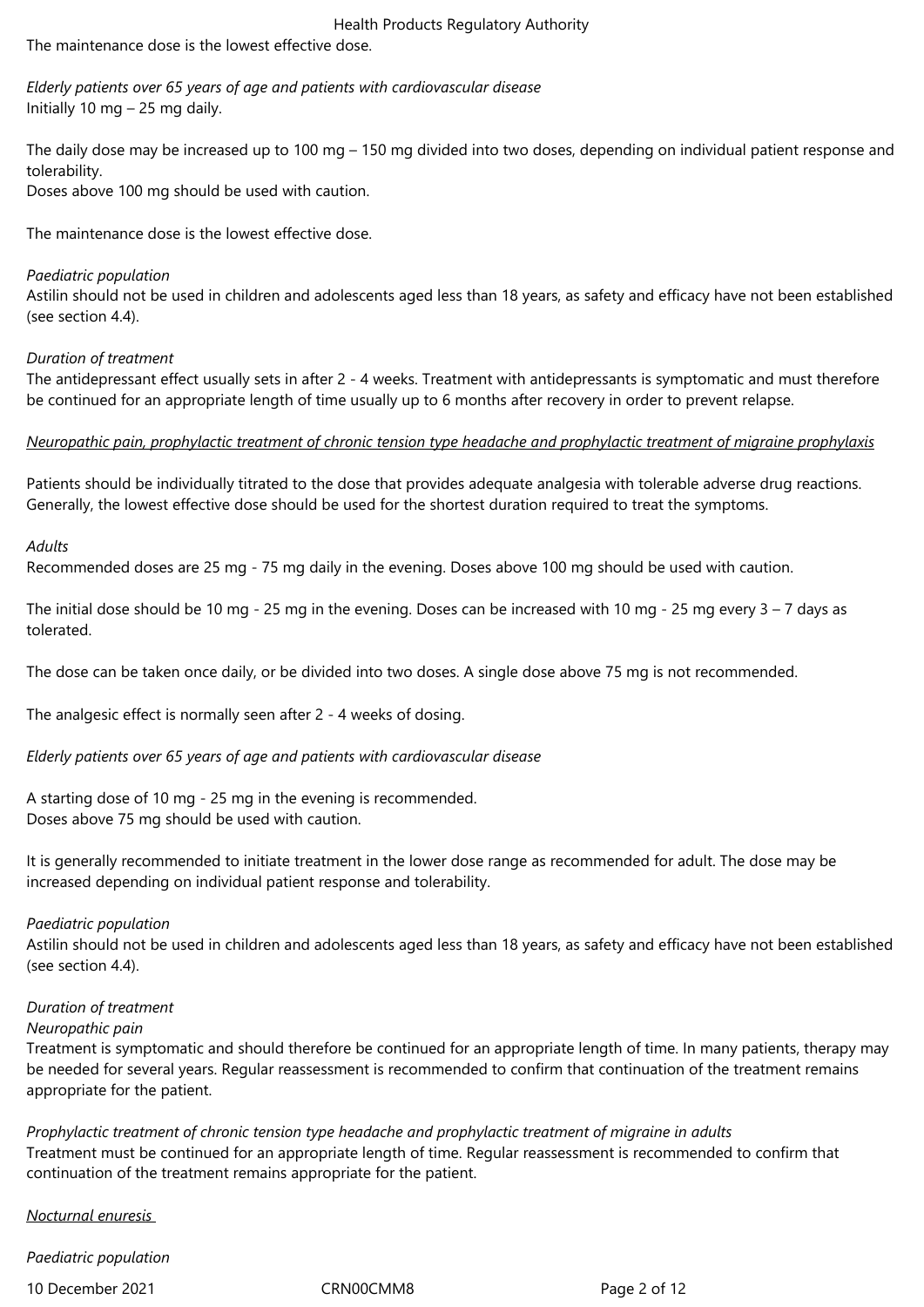The recommended doses for:

-children aged 6 to 10 years: 10 mg – 20 mg. A suitable dosage form should be used for this age group. -children aged 11 years and above: 25 mg – 50 mg daily

The dose should be increased gradually.

Dose to be administered 1-1½ hours before bedtime.

An ECG should be performed prior to initiating therapy with Astilin to exclude long QT syndrome.

*Duration of treatment* 

The maximum period of treatment course should not exceed 3 months.

If repeated courses of Astilin are needed, a medical review should be conducted every 3 months.

When stopping treatment, Astilin should be withdrawn gradually.

*Special populations Reduced renal function* 

This medicinal product can be given in usual doses to patients with renal failure.

*Reduced liver function* 

Careful dosing and, if possible, a serum level determination is advisable.

## *Cytochrome P450 inhibitors of CYP2D6*

Depending on individual patient response, a lower dose of Astilin should be considered if a strong CYP2D6 inhibitor (e.g. bupropion, quinidine, fluoxetine, paroxetine) is added to amitriptyline treatment (see section 4.5).

## *Known poor metabolisers of CYP2D6 or CYP2C19*

These patients may have higher plasma concentrations of amitriptyline and its active metabolite nortriptyline. Consider a 50% reduction of the recommended starting dose.

Method of administration Astilin is for oral use.

The tablets should be swallowed with water.

Discontinuation of treatment When stopping therapy the drug should be gradually withdrawn during several weeks.

# **4.3 Contraindications**

Hypersensitivity to the active substance or to any of the excipients listed in section 6.1.

Recent myocardial infarction. Any degree of heart block or disorders of cardiac rhythm and coronary artery insufficiency.

Concomitant treatment with MAOIs (monoamine oxidase inhibitors) is contra-indicated (see section 4.5). Simultaneous administration of Astilin and MAOIs may cause serotonin syndrome (a combination of symptoms, possibly including agitation, confusion, tremor, myoclonus and hyperthermia).

Treatment with Astilin may be instituted 14 days after discontinuation of irreversible non-selective MAOIs and minimum one day after discontinuation of the reversible moclobemide. Treatment with MAOIs may be introduced 14 days after discontinuation of Astilin.

Severe liver disease.

In children under 6 years of age.

10 December 2021 CRN00CMM8 Page 3 of 12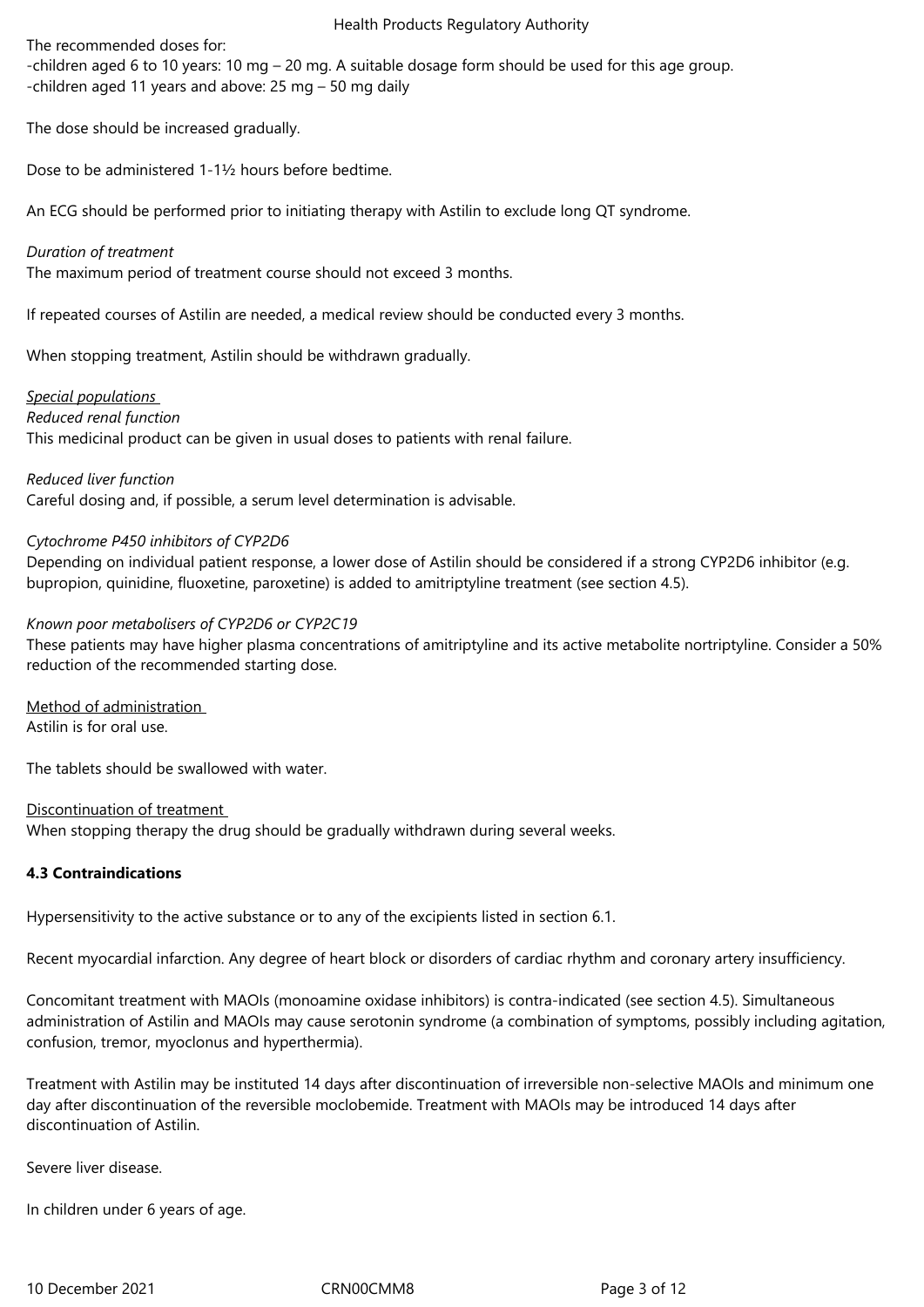## **4.4 Special warnings and precautions for use**

Cardiac arrhythmias and severe hypotension are likely to occur with high dosage. They may also occur in patients with pre-existing heart disease taking normal dosage.

#### QT interval prolongation

Cases of QT interval prolongation and arrhythmia have been reported during the post-marketing period. Caution is advised in patients with significant bradycardia, in patients with uncompensated heart failure, or in patients concurrently taking QT-prolonging drugs. Electrolyte disturbances (hypokalaemia, hyperkalaemia, hypomagnesaemia) are known to be conditions increasing the proarrythmic risk.

Anaesthetics given during tri/tetracyclic antidepressant therapy may increase the risk of arrhythmias and hypotension. If possible, discontinue this medicinal product several days before surgery; if emergency surgery is unavoidable, the anaesthetist should be informed that the patient is being so treated.

Great care is necessary if Astilin is administered to hyperthyroid patients or to those receiving thyroid medication, since cardiac arrhythmias may develop.

Elderly patients are particularly susceptible to orthostatic hypotension.

This medical product should be used with caution in patients with convulsive disorders, urinary retention, prostatic hypertrophy, hyperthyroidism, paranoid symptomatology and advanced hepatic or cardiovascular disease, pylorus stenosis and paralytic ileus.

In patients with the rare condition of shallow anterior chamber and narrow chamber angle, attacks of acute glaucoma due to dilation of the pupil may be provoked.

## Suicide/suicidal thoughts

Depression is associated with an increased risk of suicidal thoughts, self-harm and suicide (suicide-related events). This risk persists until significant remission occurs. As improvement may not occur during the first few weeks or more of treatment, patients should be closely monitored until such improvement occurs. It is general clinical experience that the risk of suicide may increase in the early stages of recovery.

Patients with a history of suicide-related events, or those exhibiting a significant degree of suicidal ideation prior to commencement of treatment, are known to be at greater risk of suicidal thoughts or suicide attempts, and should receive careful monitoring during treatment. A meta-analysis of placebo-controlled clinical trials of antidepressant drugs in adult patients with psychiatric disorders showed an increased risk of suicidal behaviour with antidepressants compared to placebo in patients less than 25 years old.

Close supervision of patients and in particular those at high risk should accompany drug therapy especially in early treatment and following dose changes. Patients (and caregivers of patients) should be alerted about the need to monitor for any clinical worsening, suicidal behaviour or thoughts and unusual changes in behaviour and to seek medical advice immediately if these symptoms present.

In manic-depressives, a shift towards the manic phase may occur; should the patient enter a manic phase Astilin should be discontinued.

As described for other psychotropics, Astilin may modify insulin and glucose responses calling for adjustment of the antidiabetic therapy in diabetic patients; in addition the depressive illness itself may affect patients' glucose balance.

Hyperpyrexia has been reported with tricyclic antidepressants when administered with anticholinergic or with neuroleptic medications, especially in hot weather.

After prolonged administration, abrupt cessation of therapy may produce withdrawal symptoms such as headache, malaise, insomnia and irritability.

Astilin should be used with caution in patients receiving SSRIs (see sections 4.2 and 4.5).

## *Nocturnal enuresis*

An ECG should be performed prior to initiating therapy with Astilin to exclude long QT syndrome. Astilin for enuresis should not be combined with an anticholinergic drug.

10 December 2021 CRN00CMM8 Page 4 of 12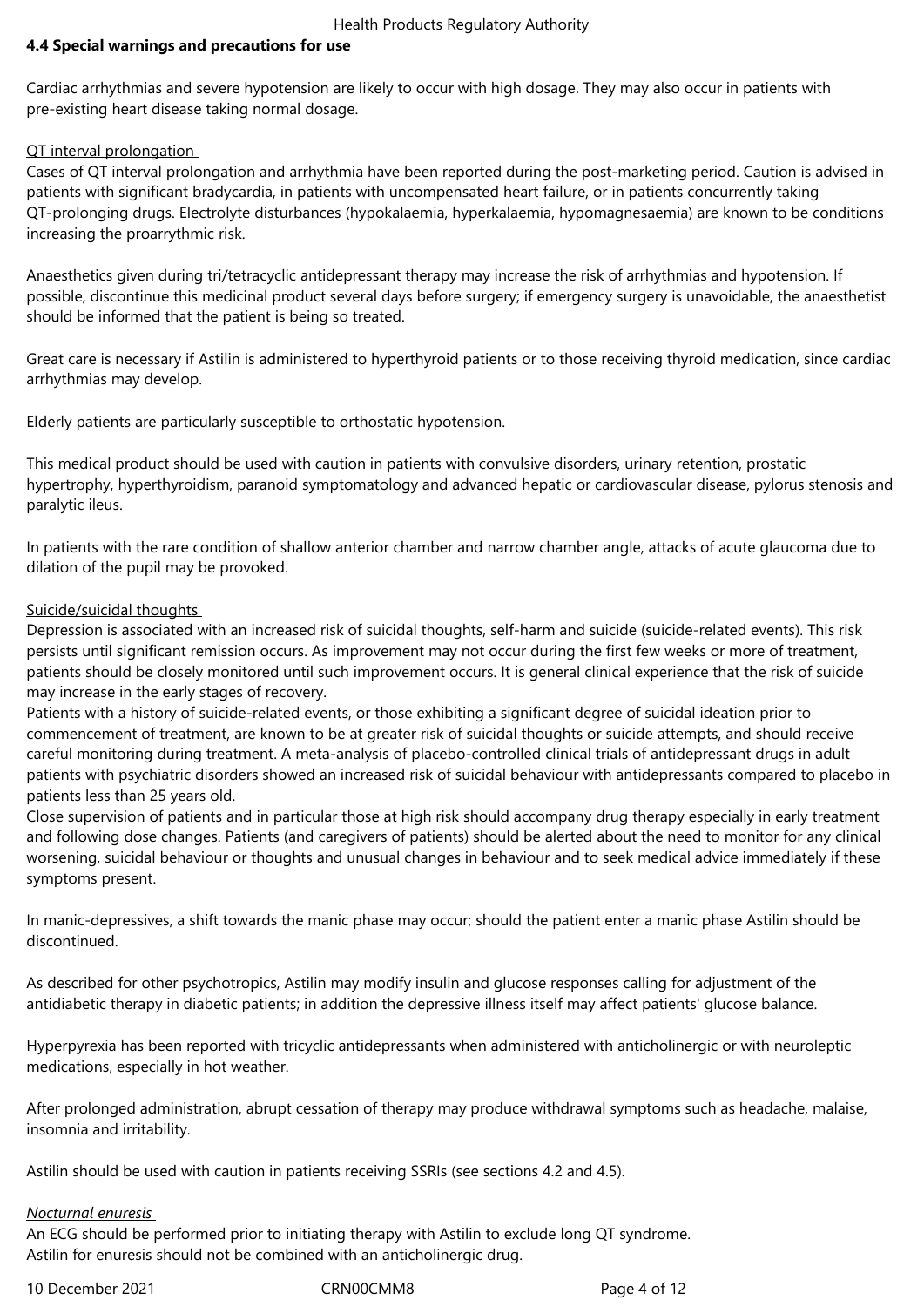Suicidal thoughts and behaviours may also develop during early treatment with antidepressants for disorders other than depression; the same precautions observed when treating patients with depression should therefore be followed when treating patients with enuresis.

## Paediatric population

Long-term safety data in children and adolescents concerning growth, maturation and cognitive and behavioural development are not available (see section 4.2).

## **Excipients**

The tablets contain lactose.

Patients with rare hereditary problems of galactose intolerance, the Lapp lactase deficiency or glucose-galactose malabsorption should not receive this medicine.

## **4.5 Interaction with other medicinal products and other forms of interactions**

## **Potential for Astilin to affect other medicinal products**

## **Contraindicated combinations**

*MAOIs (non-selective as well as selective A (moclobemide) and B (selegiline))* - risk of serotonin syndrome (see section 4.3).

## Combinations that are not recommended

*Sympathomimetic agents*: Astilin may potentiate the cardiovascular effects of adrenaline, ephedrine, isoprenaline, noradrenaline, phenylephrine, and phenylpropanolamine (e.g. as contained in local and general anaesthetics and nasal decongestants).

*Adrenergic neurone blockers*: Tricyclic antidepressants may counteract the antihypertensive effects of centrally acting antihypertensives such as guanethidine, betanidine, reserpine, clonidine and methyldopa. It is advisable to review all antihypertensive therapy during treatment with tricyclic antidepressants.

*Anticholinergic agents:* Tricyclic antidepressants may potentiate the effects of these drugs on the eye, central nervous system, bowel and bladder; concomitant use of these should be avoided due to an increased risk of paralytic ileus, hyperpyrexia, etc.

*Drugs which prolong the QT-interval* including antiarrhythmics such as quinidine, the antihistamines astemizole and terfenadine, some antipsychotics (notably pimozide and sertindole), cisapride, halofantrine, and sotalol, may increase the likelihood of ventricular arrhythmias when taken with tricyclic antidepressants.

Use caution when using Astilin and methadone concomitantly due to a potential for additive effects on the QT interval and increased risk of serious cardiovascular effects.

Caution is also advised for co-administration of Astilin and diuretics inducing hypokalaemia (e.g. furosemide)

*Thioridazine*: Co-administration of Astilin and thioridazine (CYP2D6 substrate) should be avoided due to inhibition of thioridazine metabolism and consequently increased risk of cardiac side effects

*Tramadol*: Concomitant use of tramadol (a CYP2D6 substrate) and tricyclic antidepressants (TCAs), such as Astilin increases the risk for seizures and serotonin syndrome. Additionally, this combination can inhibit the metabolism of tramadol to the active metabolite and thereby increasing tramadol concentrations potentially causing opioid toxicity.

*Antifungals* such as fluconazole and terbinafine increase serum concentrations of tricyclics and accompanying toxicity. Syncope and torsade de pointes have occurred.

## Combinations requiring precautions for use

*CNS depressants*: Amitriptyline may enhance the sedative effects of alcohol, barbiturates and other CNS depressants.

# **Potential of other medicinal products to affect Astilin**

Tricyclic antidepressants (TCA) including amitriptyline are primarily metabolised by the hepatic cytochrome P450 isozymes CYP2D6 and CYP2C19, which are polymorphic in the population. Other isozymes involved in the metabolism of amitriptyline are CYP3A4, CYP1A2 and CYP2C9.

*CYP2D6 inhibitors*: The CYP2D6 isozyme can be inhibited by a variety of drugs, e.g. neuroleptics, serotonin reuptake inhibitors, beta blockers, and antiarrhythmics. Examples of strong CYP2D6 inhibitors include bupropion, fluoxetine, paroxetine and quinidine. These drugs may produce substantial decreases in TCA metabolism and marked increases in plasma concentrations.

10 December 2021 CRN00CMM8 Page 5 of 12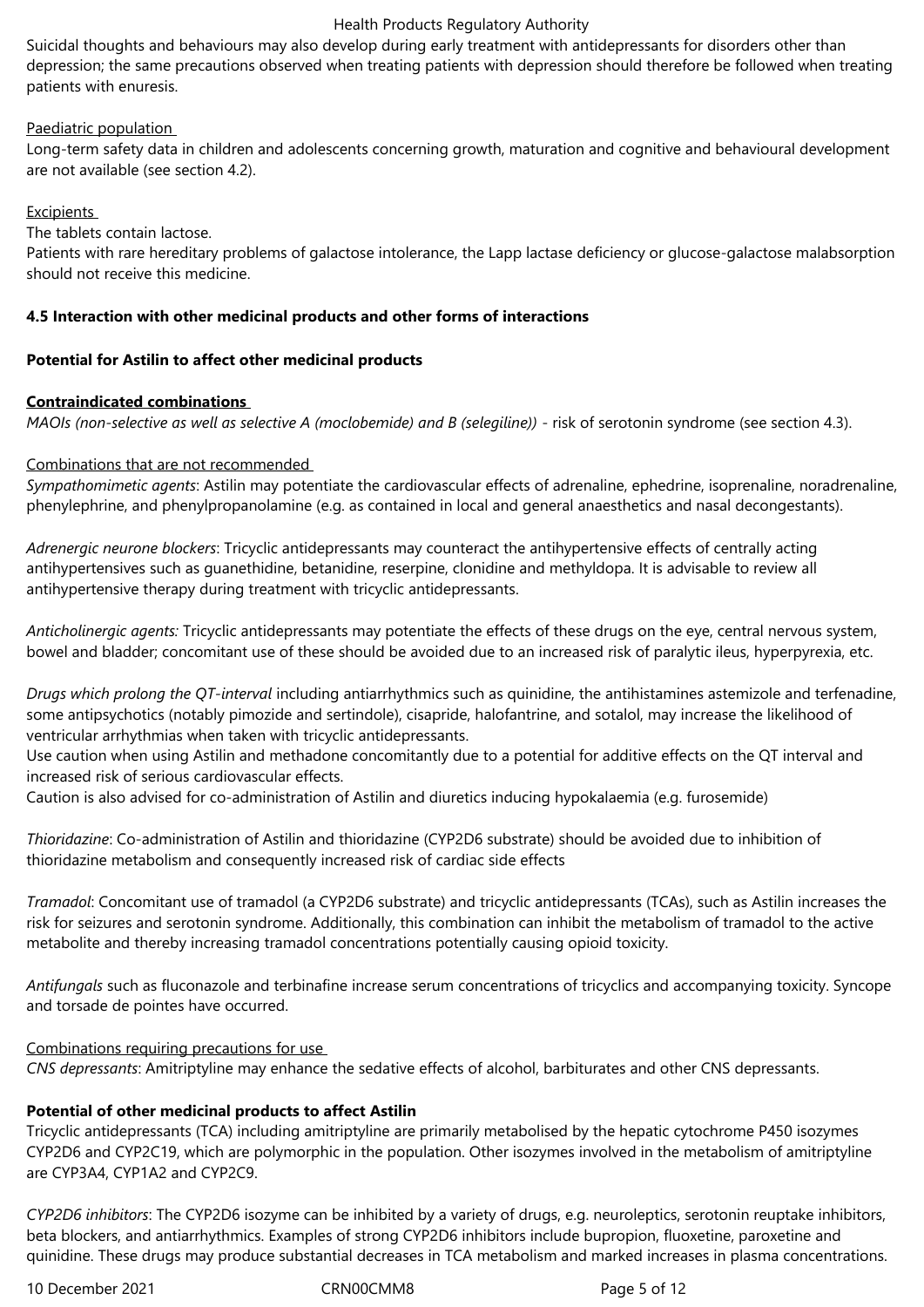Consider to monitor TCA plasma levels, whenever a TCA is to be co-administered with another drug known to be an inhibitor of CYP2D6. Dose adjustment of Astilin may be necessary (see section 4.2).

*Other Cytochrome P450 inhibitors*: Cimetidine, methylphenidate and calcium-channel blockers (e.g. diltiazem and verapamil) may increase plasma levels of tricyclic antidepressants and accompanying toxicity. Antifungals such as fluconazole (CYP2C9 inhibitor) and terbinafine (CYP2D6 inhibitor) have been observed to increase serum levels of amitriptyline and nortriptyline.

*The CYP3A4 and CYP1A2 isozymes* metabolise amitriptyline to a lesser extent. However, fluvoxamine (strong CYP1A2 inhibitor) was shown to increase amitriptyline plasma concentrations and this combination should be avoided. Clinically relevant interactions may be expected with concomitant use of amitriptyline and strong CYP3A4 inhibitors such as ketoconazole, itraconazole and ritonavir.

*Tricyclic antidepressants and neuroleptics* mutually inhibit the metabolism of each other; this may lead to a lowered convulsion threshold, and seizures. It may be necessary to adjust the dosage of these drugs.

*Cytochrome P450 inducers*: Oral contraceptives, rifampicin, phenytoin, barbiturates, carbamazepine and St. John's Wort (Hypericum perforatum) may increase the metabolism of tricyclic antidepressants and result in lowered plasma levels of tricyclic antidepressants and reduced antidepressant response.

*In the presence of ethanol* amitriptyline free plasma concentrations and nortriptyline concentrations were increased.

## **4.6 Fertility, pregnancy and lactation**

#### **Pregnancy**

For amitriptyline only limited clinical data are available regarding exposed pregnancies.

Animal studies have shown reproductive toxicity (see section 5.3). Astilin is not recommended during pregnancy unless clearly necessary and only after careful consideration of the risk/benefit.

During chronic use and after administration in the final weeks of pregnancy, neonatal withdrawal symptoms can occur. This may include irritability, hypertonia , tremor, irregular breathing, poor drinking and loud crying and possibly anticholinergic symptoms (urinary retention, constipation).

## Breast-feeding

Amitriptyline and its metabolites are excreted into breast milk (corresponding to 0.6 % - 1 % of the maternal dose). A risk to the suckling child cannot be excluded. A decision must be made whether to discontinue breast-feeding or to discontinue/abstain from the therapy of this medicinal product taking into account the benefit of breast feeding for the child and the benefit of therapy for the woman.

## Fertility

Amitriptyline reduced the pregnancy rate in rats (see section 5.3). No data on the effects of amitriptyline on human fertility are available.

# **4.7 Effects on ability to drive and use machines**

Amitriptyline is a sedative drug.

Patients who are prescribed psychotropic medication may be expected to have some impairment in general attention and concentration and should be cautioned about their ability to drive or operate machinery. These adverse effects can be potentiated by the concomitant intake of alcohol.

# **4.8 Undesirable effects**

Astilin may induce side effects similar to other tricyclic antidepressants. Some of the below mentioned side effects e.g. headache, tremor, disturbance in attention, constipation and decreased libido may also be symptoms of depression and usually attenuate when the depressive state improves.

In the listing below the following convention is used: MedDRA system organ class / preferred term; Very common  $($  >  $1/10$ );

Common (> 1/100, < 1/10);

10 December 2021 CRN00CMM8 Page 6 of 12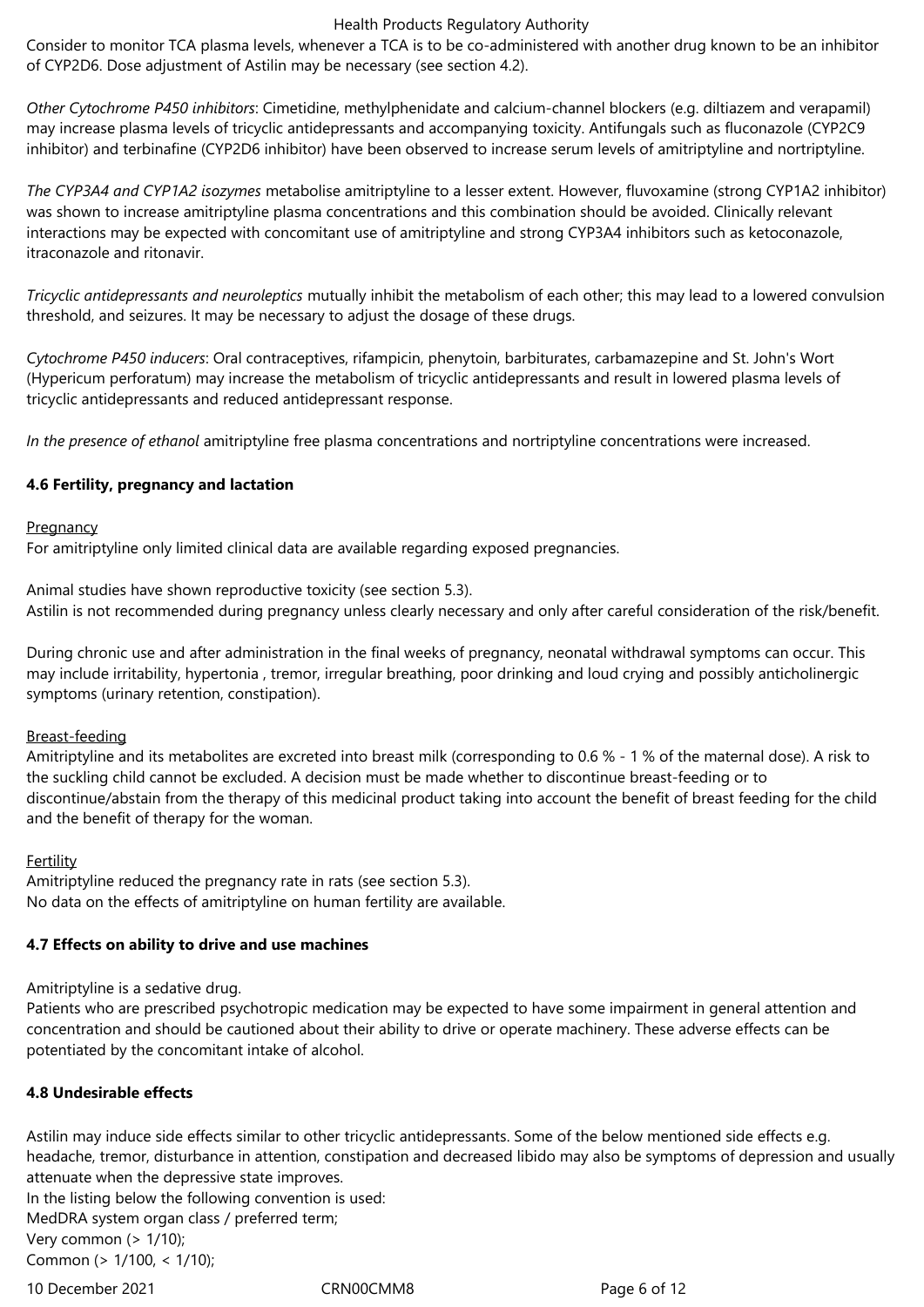Uncommon (> 1/1,000, < 1/100); Rare (> 1/10,000, < 1/1,000); Very rare (<1/10,000); Not known (cannot be estimated from the available data).

| MedDRA SOC                                       | Frequency   | <b>Preferred Term</b>                                                                                                       |
|--------------------------------------------------|-------------|-----------------------------------------------------------------------------------------------------------------------------|
| Blood and lymphatic system disorders             | Rare        | Bone marrow depression, agranulocytosis, leucopenia,<br>eosinophilia, thrombocytopenia.                                     |
| Metabolism and nutrition disorders               | Rare        | Decreased appetite.                                                                                                         |
| Metabolism and nutrition disorders               | Not known   | Anorexia, elevation or lowering of blood sugar levels.                                                                      |
| Psychiatric disorders                            | Very common | Aggression.                                                                                                                 |
|                                                  | Common      | Confusional state, libido decreased, agitation.                                                                             |
|                                                  | Uncommon    | Hypomania, mania, anxiety, insomnia, nightmare.                                                                             |
|                                                  |             | Delirium (in elderly patients),                                                                                             |
|                                                  | Rare        | hallucination (in schizophrenic patients), suicidal<br>thoughts or behaviour*.                                              |
|                                                  | Not Known   | Paranoia.                                                                                                                   |
| Nervous system disorders                         | Very common | Somnolence, tremor, dizziness, headache, drowsiness,<br>speech disorder (dysarthria).                                       |
|                                                  | Common      | Disturbance in attention, dysgeusia.<br>paresthesia, ataxia.                                                                |
|                                                  | Uncommon    | Convulsion.                                                                                                                 |
|                                                  | Very rare   | Akathisia, polyneuropathy.                                                                                                  |
|                                                  | Not known   | Extrapyramidal disorder.                                                                                                    |
| Eye disorders                                    | Very common | Accommodation disorder.                                                                                                     |
|                                                  | Common      | Mydriasis.                                                                                                                  |
|                                                  | Very rare   | Acute glaucoma.                                                                                                             |
| Ear and labyrinth disorders                      | Uncommon    | Tinnitus.                                                                                                                   |
| Cardiac disorders                                | Very common | Palpitations, tachycardia.                                                                                                  |
|                                                  | Common      | Atrioventricular block, bundle branch block.                                                                                |
|                                                  | Uncommon    | Collapse conditions, worsening of cardiac failure.                                                                          |
|                                                  | Rare        | Arrhythmia.                                                                                                                 |
|                                                  | Very rare   | Cardiomyopathies, torsades de pointes.                                                                                      |
|                                                  | Not known   | Hypersensitivity myocarditis.                                                                                               |
| Vascular disorders                               | Very common | Orthostatic hypotension.                                                                                                    |
|                                                  | Uncommon    | Hypertension.                                                                                                               |
|                                                  | Not known   | Hyperthermia.                                                                                                               |
| Respiratory, thoracic, and mediastinal disorders | Very common | Congested nose.                                                                                                             |
|                                                  | Very rare   | Allergic inflammation of the pulmonary<br>alveoli and of the lung tissue, respectively (alveolitis,<br>Löffler's syndrome). |
| Gastrointestinal disorders                       | Very common | Dry mouth, constipation, nausea.                                                                                            |
|                                                  | Uncommon    | Diarrhoea, vomiting, tongue oedema.                                                                                         |
|                                                  | Rare        | Salivary gland enlargement, ileus paralytic.                                                                                |
| Hepatobiliary disorders                          | Rare        | Jaundice.                                                                                                                   |
|                                                  | Uncommon    | Hepatic impairment (e.g. cholestatic liver disease).                                                                        |
|                                                  | Not known   | Hepatitis.                                                                                                                  |
| Skin and subcutaneous<br>tissue disorders        | Very common | Hyperhidrosis.                                                                                                              |
|                                                  | Uncommon    | Rash, urticaria, face oedema.                                                                                               |
|                                                  | Rare        | Alopecia, photosensitivity reaction.                                                                                        |
| Renal and urinary disorders                      | Common      | Micturition disorders.                                                                                                      |
|                                                  | Uncommon    | Urinary retention.                                                                                                          |
| Reproductive system and breast disorders         | Common      | Erectile dysfunction.                                                                                                       |
|                                                  | Uncommon    | Galactorrhoea.                                                                                                              |
|                                                  | Rare        | Gynaecomastia.                                                                                                              |

10 December 2021 CRN00CMM8 Page 7 of 12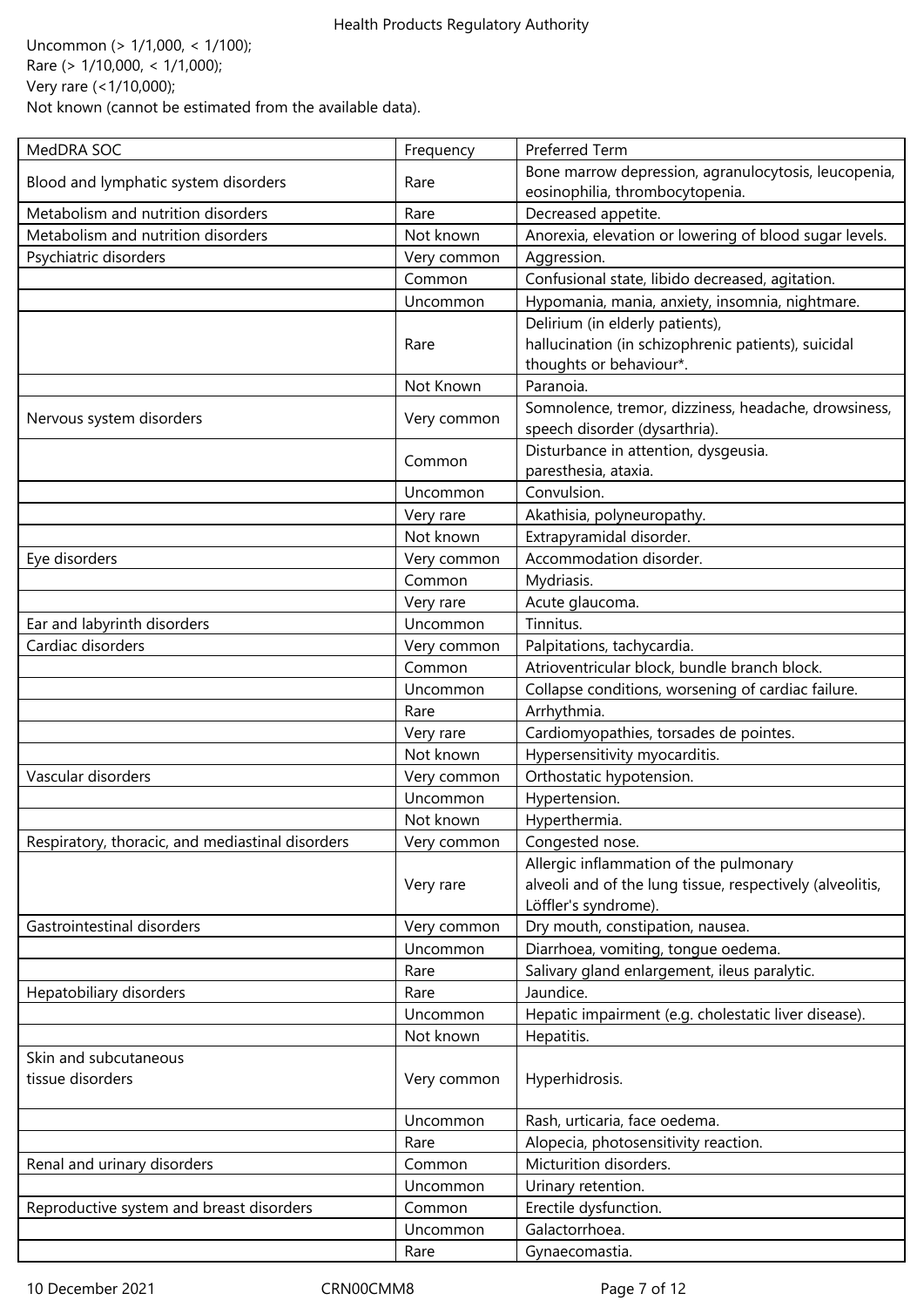| General disorders and administration site conditions | Common      | Fatigue, feeling thirst.                                                                                                 |
|------------------------------------------------------|-------------|--------------------------------------------------------------------------------------------------------------------------|
|                                                      | Rare        | Pyrexia.                                                                                                                 |
| Investigations                                       | Very common | Weight increased.                                                                                                        |
|                                                      | Common      | Electrocardiogram abnormal, electrocardiogram QT<br>prolonged, electrocardiogram QRS complex<br>prolonged, hyponatremia. |
|                                                      | Uncommon    | Intraocular pressure increased.                                                                                          |
|                                                      | Rare        | Weight decreased.<br>Liver function test abnormal, blood alkaline<br>phosphatase increased, transaminases increased.     |

\*Case reports of suicidal thoughts or behaviour were reported during the treatment with or just after conclusion of the treatment with amitriptyline (see section 4.4).

Epidemiological studies, mainly conducted in patients 50 years of age and older, show an increased risk of bone fractures in patients receiving SSRIs and TCAs. The mechanism leading to this risk is unknown.

# Reporting of suspected adverse reactions

Reporting suspected adverse reactions after authorisation of the medicinal product is important. It allows continued monitoring of the benefit/risk balance of the medicinal product. Healthcare professionals are asked to report any suspected adverse reactions via

HPRA Pharmacovigilance Earlsfort Terrace, IRL – Dublin 2; Tel: +353 1 6764971; Fax: +353 1 6762517. Website: www.hpra.ie; E-mail: medsafety@hpra.ie

# **4.9 Overdose**

# **Symptoms**

*Anticholinergic symptoms*: Mydriasis, tachycardia, urinary retention, dry mucous membranes, reduced bowel motility. Convulsions. Fever. Sudden occurrence of CNS depression. Lowered consciousness progressing into coma. Respiratory depression.

*Cardiac symptoms*: Arrhythmias (ventricular tachyarrhythmias, torsade de pointes, ventricular fibrillation). The ECG characteristically show prolonged PR interval, widening of the QRS-complex, QT prolongation, Twave flattening or inversion, ST segment depression, and varying degrees of heart block progressing to cardiac standstill. Widening of the QRS-complex usually correlates well with the severity of the toxicity following acute overdoses. Heart failure, hypotension, cardiogenic shock. Metabolic acidosis, hypokalemia.

**Ingestion of 750 mg or more by an adult may result in severe toxicity. The effects in overdose will be potentiated by simultaneous ingestion of alcohol and other psychotropic**. There is considerably individual variability in response to overdose. Children are especially susceptible to cardiotoxicity and seizures.

During awakening possibly again confusion, agitation and hallucinations and ataxia.

# **Treatment**

1.Admission to hospital (intensive care unit) if required. Treatment is symptomatic and supportive.

2.Assess and treat ABC's (airway, breathing and circulation) as appropriate. Secure an IV access. Close monitoring even in apparently uncomplicated cases.

3.Examine for clinical features. Check urea and electrolytes—look for low potassium and monitor urine output. Check arterial blood gases—look for acidosis. Perform electrocardiograph—look for QRS>0.16 seconds

4.Do not give flumazenil to reverse benzodiazepine toxicity in mixed overdoses.

5.Consider gastric lavage only if within one hour of a potentially fatal overdose.

6.Give 50 g of charcoal if within one hour of ingestion.

7.Patency of the airway is maintained by intubation, where required. Treatment in respirator is advised to prevent a possible respiratory arrest. Continuous ECG-monitoring of cardiac function for 3-5 days. Treatment of the following will be decided on a case by case basis:

-Wide QRS-intervals, cardiac failure and ventricular arrhythmias -Circulatory failure

10 December 2021 CRN00CMM8 Page 8 of 12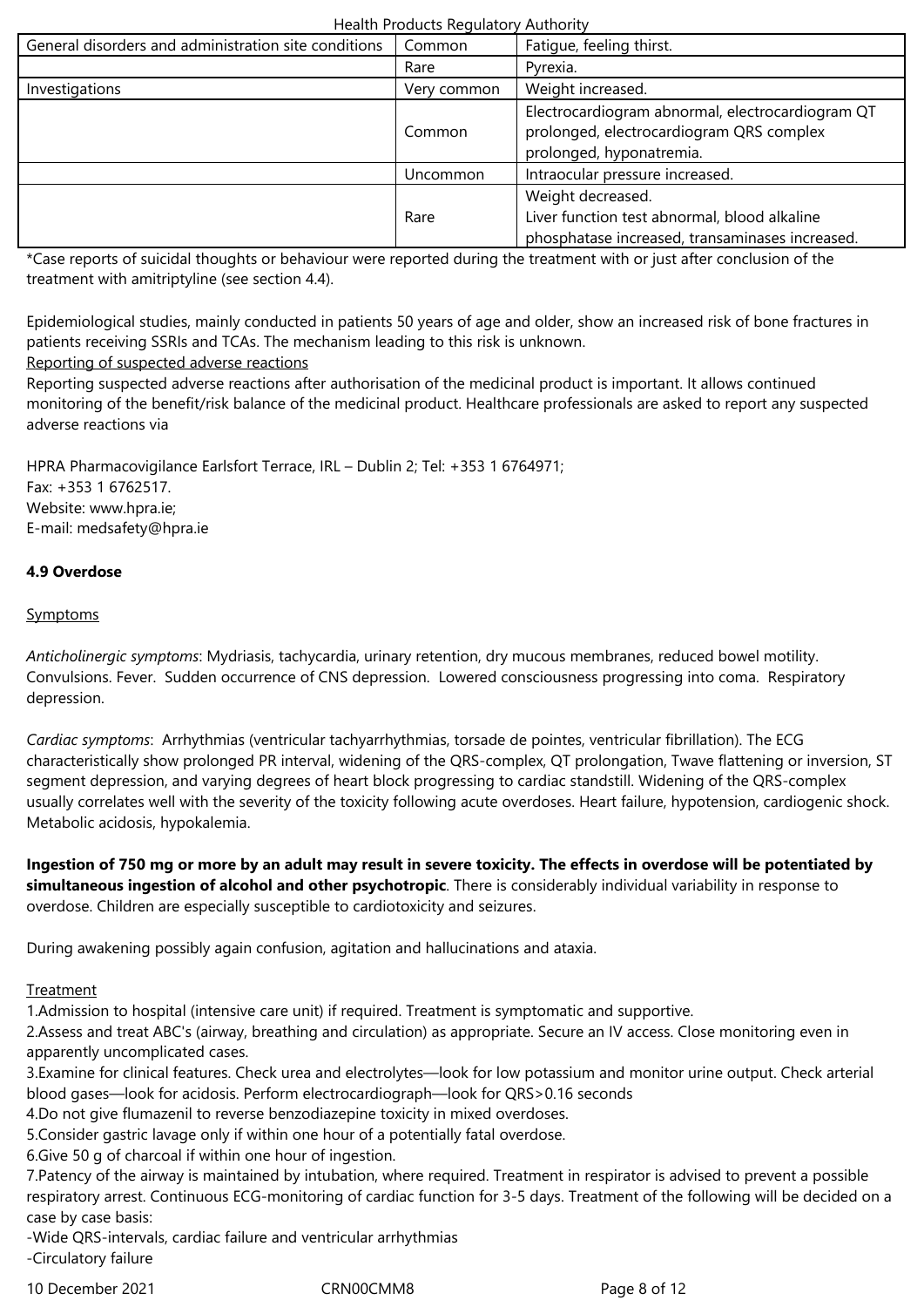-Hypotension

-Hyperthermia

-Convulsions

-Metabolic acidosis.

-Unrest and convulsions may be treated with diazepam.

-Patients who display signs of toxicity should be monitored for a minimum of 12 hours.

-Monitor for rhabdomyolysis if the patient has been unconscious for a considerable time.

-Since overdosage is often deliberate, patients may attempt suicide by other means during the recovery phase. Deaths by deliberate or accidental overdosage have occurred with this class of medicament.

## **5 PHARMACOLOGICAL PROPERTIES**

## **5.1 Pharmacodynamic properties**

Pharmacotherapeutic group: Antidepressants - Non-selective monoamine reuptake inhibitor (tricyclic antidepressant) ATC code: N 06 AA 09

Mechanism of action

Astilin is a tricyclic antidepressant and an analgesic. It has marked anticholinergic and sedative properties. It prevents the re-uptake, and hence the inactivation of noradrenaline and serotonin at nerve terminals. Reuptake prevention of these monoamine neurotransmitters potentiate their action in the brain. This appears to be associated with the antidepressant activity.

The mechanism of action also includes ion-channel blocking effects on sodium, potassium and NMDA channel at both central and spinal cord level. The noradrenaline, sodium and the NMDA effects are mechanisms known to be involved in the maintenance of neuropathic pain, chronic tension type headache prophylaxis and migraine prophylaxis. The pain-reducing effect of Astilin is not linked to its anti-depressive properties.

Tricyclic antidepressants possess affinity for muscarinic and histamine H1 receptors to varying degrees.

Clinical efficacy and safety

The efficacy and safety of amitriptyline has been demonstrated in treatments of the following indications in adults:

- -Major Depressive Disorder
- -Neuropathic Pain
- -Chronic tension type headache prophylaxis
- -Migraine prophylaxis

The efficacy and safety of amitriptyline has been demonstrated for treatments of nocturnal enuresis in children aged 6 years and above (see section 4.1).

The recommended doses are provided in section 4.2. For treatment of depression, doses of up to 200 mg daily and, occasionally, up to 300 mg daily have been used in severely depressed patients in hospital.

The antidepressant and analgesic effects usually set in after 2-4 weeks; the sedative action is not delayed.

## **5.2 Pharmacokinetic properties**

Absorption

## *Film-coated tablets*

Oral administration of tablets results in maximum serum levels in about 4 hours. (tmax = 3.89±1.87 hours; range 1.93-7.98 hours). After peroral administration of 50 mg the mean Cmax = 30.95±9.61 ng/ml; range 10.85-45.70 ng/ml (111.57±34.64 nmol/l; range 39.06-164.52 nmol/l). The mean absolute oral bioavailability is 53% (Fabs =  $0.527 \pm 0.123$ ; range 0.219-0.756).

# Distribution

The apparent volume of distribution (Vd)β estimated after intravenous administration is 1221 L±280 L; range 769-1702 L (16±3  $L/kg$ ).

10 December 2021 CRN00CMM8 Page 9 of 12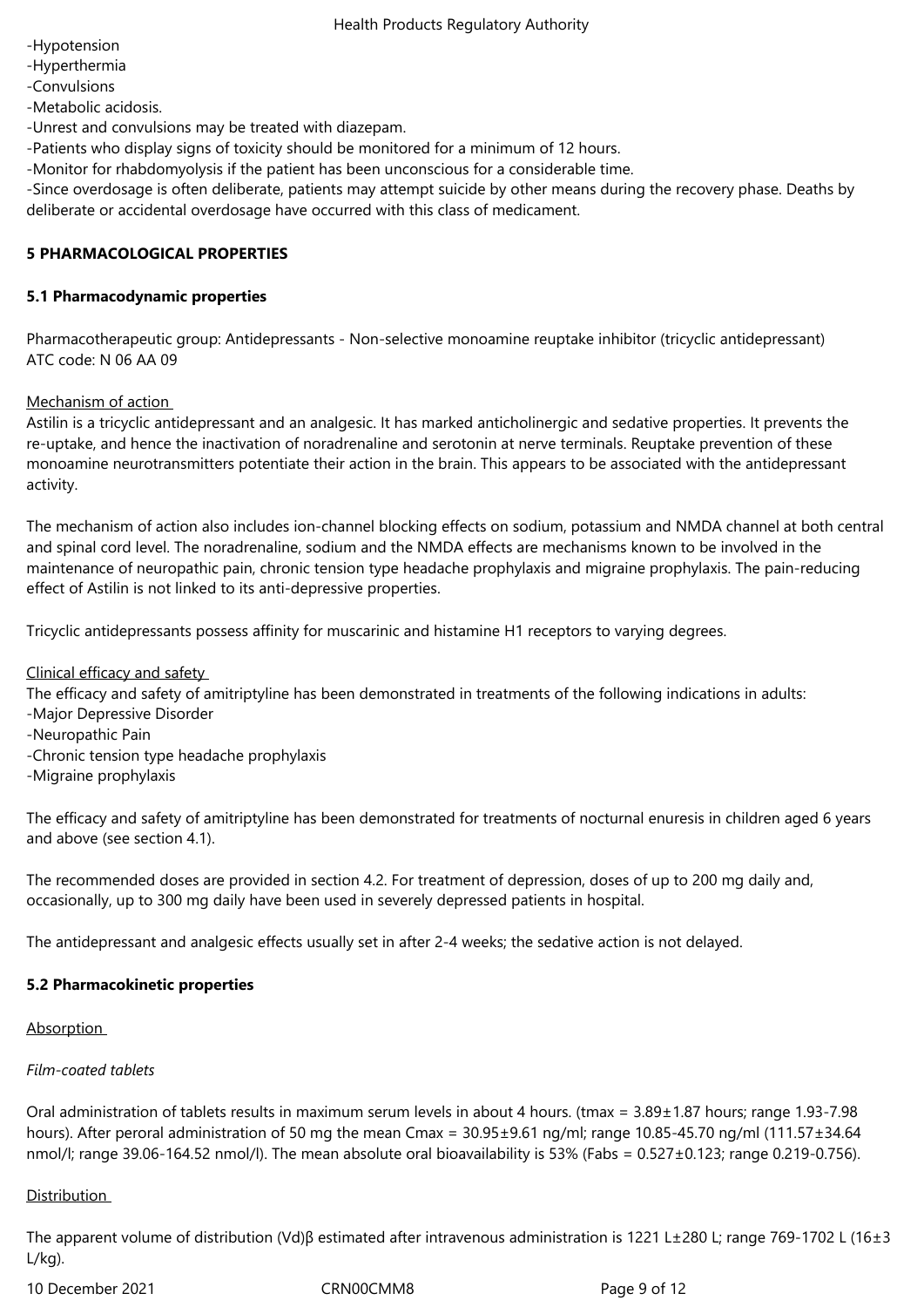The plasma protein binding is about 95%.

Amitriptyline and the main metabolite nortriptyline pass across the placental barrier.

In nursing mothers amitriptyline and nortriptyline are excreted in small amounts with the breast milk. The ratio milk concentration/plasma concentration in women is around 1:1. The estimated daily infant exposure (amitriptyline + nortriptyline) averages 2% of the corresponding maternal weight related doses of amitriptyline (in mg/kg) (see section 4.6).

# Biotransformation

*In vitro* the metabolism of amitriptyline proceeds mainly by demethylation (CYP2C19, CYP3A4) and hydroxylation (CYP2D6) followed by conjugation with glucuronic acid. Other isozymes involved are CYP1A2 and CYP2C9. The metabolism is subject to genetic polymorphism. The main active metabolite is the secondary amine, nortriptyline.

Nortriptyline is a more potent inhibitor of noradrenaline than of serotonin uptake, while amitriptyline inhibits the uptake of noradrenaline and serotonin equally well. Other metabolites such as cis- and trans-10-hydroxyamitriptyline and cis- and trans-10-hydroxynortriptyline have the same profile as nortriptyline but is considerably weaker. Demethylnortriptyline and amitriptyline N oxide are only present in plasma in minute amounts; the latter is almost inactive. All the metabolites are less anticholinergic than amitriptyline and nortriptyline. In plasma the amount of total 10-hydroxynortriptyline dominates but most of the metabolites are conjugated.

# Elimination

The elimination half-life (t½ β) amitriptyline after peroral administration is about 25 hours (24.65±6.31 hours; range 16.49-40.36 hours). The mean systemic clearance (Cls) is 39.24±10.18 L/h, range 24.53-53.73 L/h.

The excretion proceeds mainly with urine. The renal elimination of unchanged amitriptyline is insignificant (about 2%).

Steady state plasma levels of amitriptyline + nortriptyline are reached within a week for most patients, and in steady state the plasma level comprises approximately equal parts of amitriptyline and nortriptyline around the clock following treatment with conventional tablets 3 times a day.

# *Elderly patients*

Longer half-lives and decreased oral (Clo) clearance values due to a reduced rate of metabolism have been demonstrated in elderly patients.

# *Reduced hepatic function*

Hepatic impairment may reduce hepatic extraction resulting in higher plasma levels and caution should be exercised when dosing these patients (see section 4.2).

# *Reduced renal function*

Renal failure has no influence on the kinetics.

# Polymorphism

The metabolism is subject to genetic polymorphism (CYP2D6 and CYP2C19) (see section 4.2).

# Pharmacokinetic/pharmacodynamic relationship

Plasma concentrations of amitriptyline and nortriptyline vary very widely between individuals and no simple correlation with therapeutic response has been established.

The therapeutic plasma concentration in major depression is around 80 – 200 ng/ml (~280 – 700 nmol/l) (for amitriptyline + nortriptyline). Levels above 300-400 ng/ml are associated with increased risk of disturbance in cardiac conduction in terms of prolonged QRS-complex or AV block.

# **5.3 Preclinical safety data**

Amitriptyline inhibited ion channels, which are responsible for cardiac repolarization (hERG channels), in the upper micromolar range of therapeutic plasma concentrations. Therefore, amitriptyline may increase the risk for cardiac arrhythmia (see section 4.4).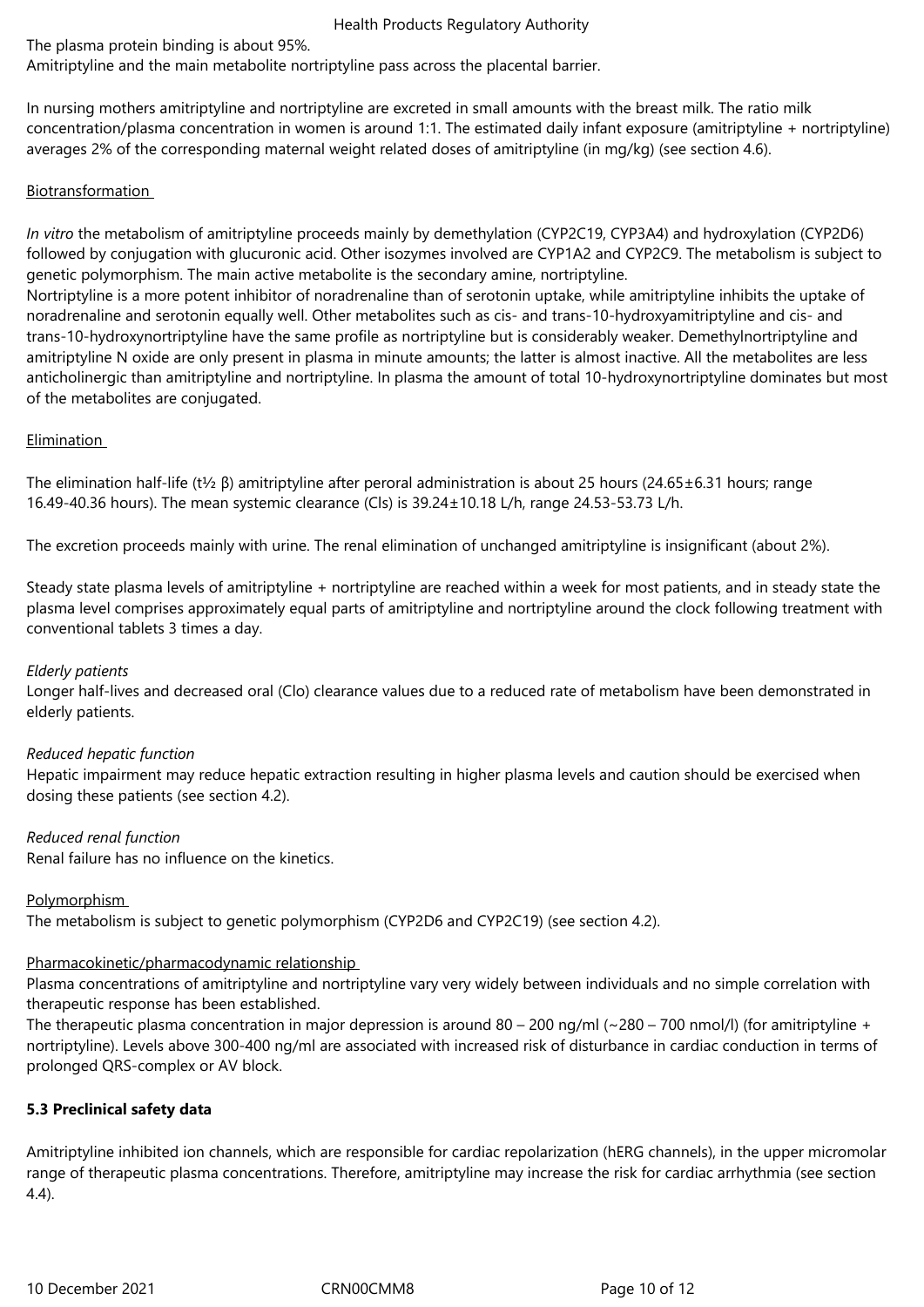The genotoxic potential of amitriptyline has been investigated in various *in vitro* and *in vivo* studies. Although these investigations revealed partially contradictory results, particularly a potential to induce chromosome aberrations cannot be excluded. Long-term carcinogenicity studies have not been performed.

In reproductive studies teratogenic effects were not observed in mice, rats, or rabbits when amitriptyline was given orally at doses of 2-40 mg/kg/day (up to 13 times the maximum recommended human amitriptyline dose of 150 mg/day or 3 mg/kg/day for a 50-kg patient). However, literature data suggested a risk for malformations and delays in ossification of mice, hamsters, rats and rabbits at 9-33 times the maximum recommended dose. There was a possible association with an effect on fertility in rats, namely a lower pregnancy rate. The reason for the effect on fertility is unknown.

## **6 PHARMACEUTICAL PARTICULARS**

## **6.1 List of excipients**

Tablet core: lactose monohydrate, maize starch, Povidone (PVP K-25), Magnesium stearate, talc.

Coating: Polyvinyl alcohol, titanium dioxide (E171), macrogol, talc, yellow and red iron oxide (E172).

## **6.2 Incompatibilities**

Not applicable.

# **6.3 Shelf life**

3 years

# **6.4 Special precautions for storage**

*PVC//Alu blister* Store below 30°C. Keep the blister in the outer carton in order to protect from light.

*HDPE container* This medicinal product does not require any special storage conditions.

## **6.5 Nature and contents of container**

10 or 14 tablets in clear, colourless PVC/PVDC//Al blisters in a carton box with leaflet. 60, 90, 100 or 250 tablets in white, opaque HDPE container with safety closure PP screw cap, in a carton box with leaflet.

Not all pack sizes may be marketed.

## **6.6 Special precautions for disposal**

Any unused medicinal product or waste material should be disposed of in accordance with local requirements.